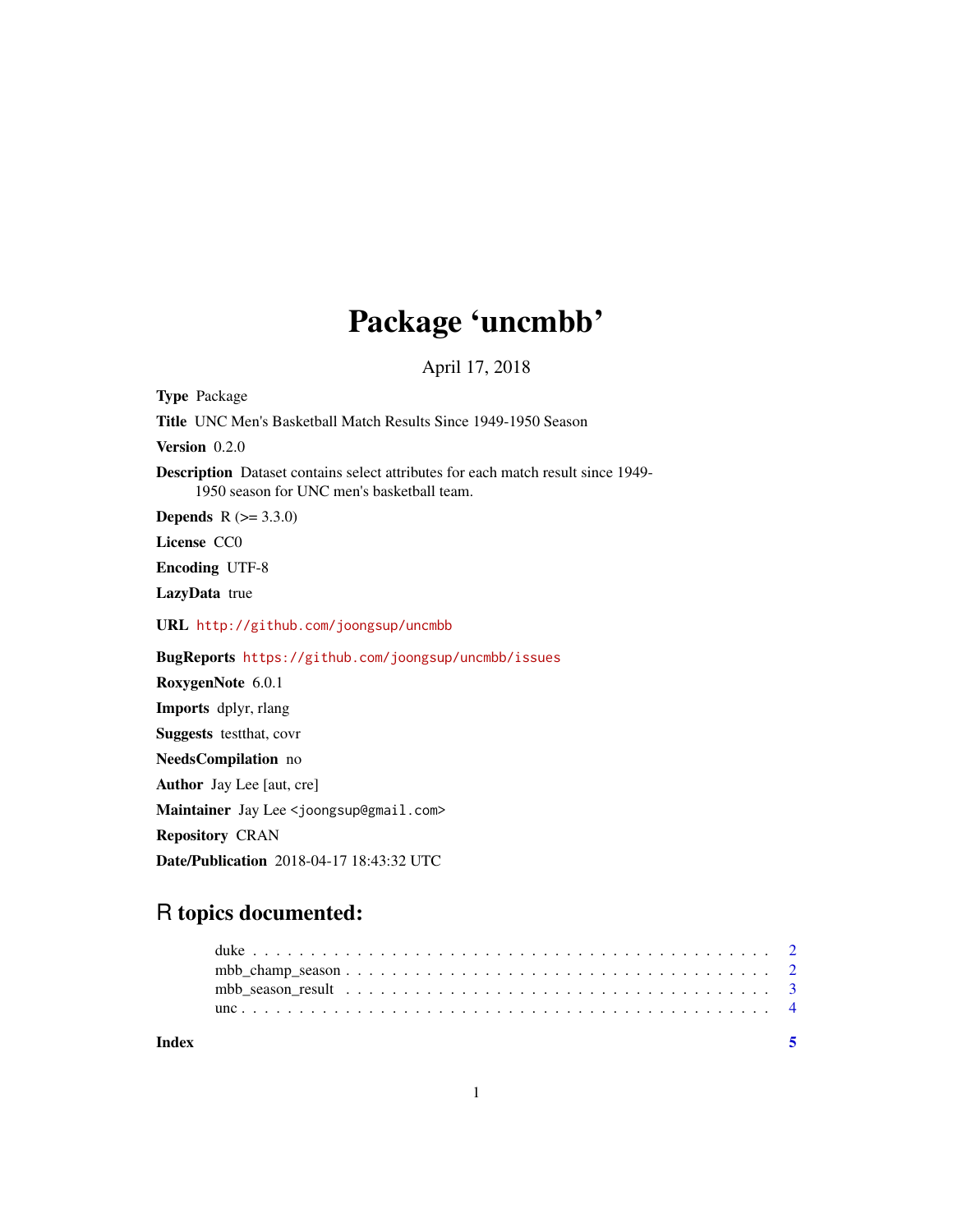#### <span id="page-1-0"></span>Description

Duke men's basketball match results from 1949 - 1950 season. Data is scraped from http://www.sportsreference.com/cbb/schools/duke/, and according to the source, may contain missing records especially for matches with non Div-1 teams prior to 1995 - 1996 season. No missing records were found.

#### Usage

duke

#### Format

A data frame with variables:

Season season year, ending Game\_Date date of match, y-m-d Game\_Day day of match Type match type, one of REG, CTOURN, NIT, or NCAA Where match location, one of H(ome), A(way), or N(eutral)

Opponent\_School match opponent

Result match result, W for Duke win

Tm Duke score in the match

Opp opponent's score in the match

OT overtime indicator, one of OT, 2OT, or 3OT

#### Source

<http://www.sports-reference.com/cbb/schools/duke/>

| mbb_champ_season |             | Get NCAA championship winning seasons from a team's historical |  |  |  |
|------------------|-------------|----------------------------------------------------------------|--|--|--|
|                  | match data. |                                                                |  |  |  |

#### Description

Get NCAA championship winning seasons from a team's historical match data.

#### Usage

mbb\_champ\_season(df, type = "NCAA")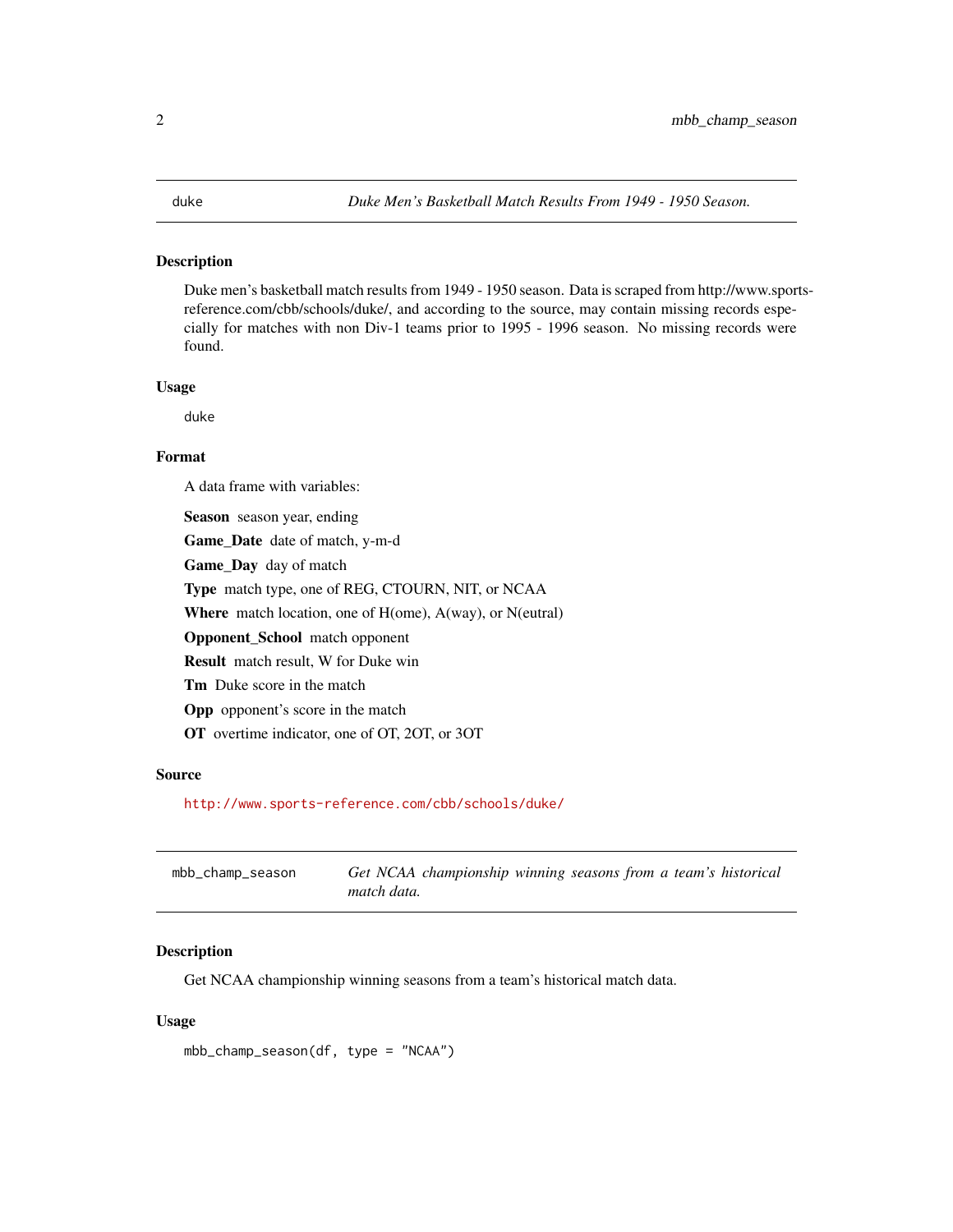#### <span id="page-2-0"></span>Arguments

| df   | Input data frame containing a team's historical match data that are included in<br>uncmbb package. |
|------|----------------------------------------------------------------------------------------------------|
| type | Match type. NCAA (default).                                                                        |

#### Value

Team's championship (either NCAA or CTOURN) winning seasons (if any).

### Examples

mbb\_champ\_season(unc)

mbb\_season\_result *Get season's win/loss summary for all match types.*

### Description

Get season's win/loss summary for all match types.

### Usage

```
mbb_season_result(df)
```
#### Arguments

df Input data frame containing a team's historical match data that are included in uncmbb package.

#### Value

A data frame containing number of games, wins, losses, win

#### Examples

mbb\_season\_result(unc)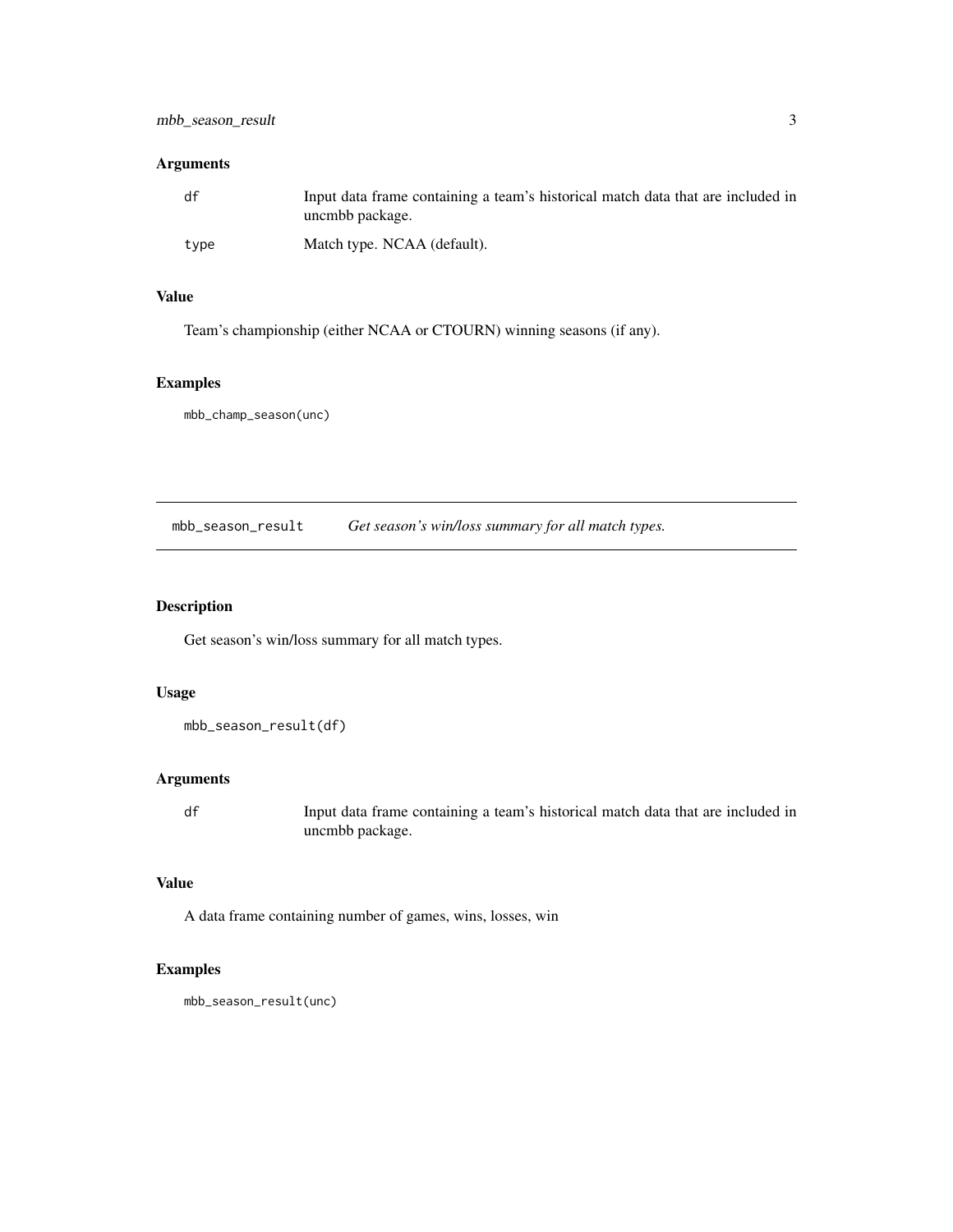### <span id="page-3-0"></span>Description

UNC men's basketball match results from 1949 - 1950 season. Data is scraped from http://www.sportsreference.com/cbb/schools/north-carolina/, and according to the source, may contain missing records especially for matches with non Div-1 teams prior to 1995 - 1996 season. Those missing records were later filled in using data from other source (http://www.tarheeltimes.com/schedulebasketball-1949.aspx)

#### Usage

unc

### Format

A data frame with variables:

Season season year, ending

Game\_Date date of match, y-m-d

Game\_Day day of match

Type match type, one of REG, CTOURN, NIT, or NCAA

Where match location, one of H(ome), A(way), or N(eutral)

Opponent\_School match opponent

Result match result, W for UNC win

Tm UNC score in the match

Opp opponent's score in the match

OT overtime indicator, one of OT, 2OT, or 3OT

### Source

<http://www.sports-reference.com/cbb/schools/north-carolina/>